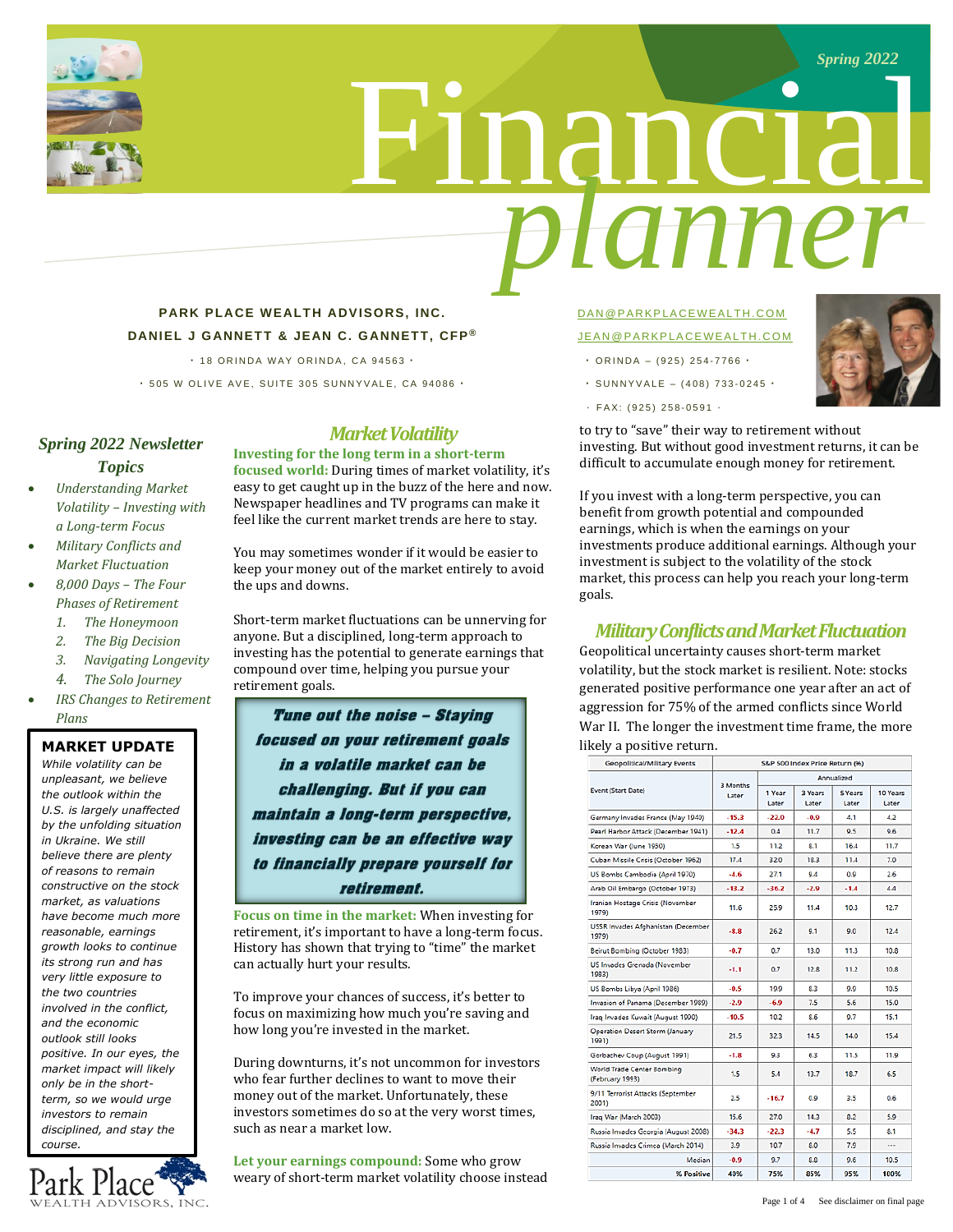## **Staying invested can pay off in the long run Staying invested can pay off in the long run.**

Geopolitical Conflicts Have Had Minimal Impact on Long-Term Equity Performance Growth of \$10,000 in the S&P 500 Price Index (1940-2021)



# *8,000 Days –The Four Phases of Retirement*

**A Life in 8,000 Day Parts** Here's some basic math about modern lives. Let's assume that a person, with some or more college education and good income, is now likely to live well into their 80s.

Your life can be divided into four periods averaging approximately 8,000 days each. Birth to college graduation at age 22 is about 8,000 days. College graduation to midlife at about age 44 is another 8,000 days. Midlife to retirement at age 66 is 8,000 more days. And, add about another 8,000 days from your retirement party forward.

It's often asked, "What will you do on Day One of your retirement?" Most people have a clear image of Day One. Maybe even Day 1,001. But few can imagine 8,000 days of golf, and even fewer have a vision of what they will be doing on any given day—such as Day 4,567. But getting started on the right foot can be crucial.

Instead of planning for 'retirement' as a single state, it may be beneficial to reframe the conversation to reflect a four-phased concept of retirement. Each is characterized by the tasks and issues individuals are most likely to be managing. The four retirement phases enable a clear vision to plan and to anticipate what is likely to come.



**Part One: The Honeymoon Phase** For those with greater education and income, there is likely to be an even greater span of well-being in retirement giving far more time to do more than walk an endless beach. A 65 year-old person in their early 60s today is likely to enjoy nearly 20 healthy life years ahead of them.

Many see this first retirement phase as a honeymoon stage. It's a time filled with travel and participation in other leisure activities, perhaps with a balance of work, part-time employment, or volunteering to remain engaged and to ensure adequate income to support

loved ones. Among 65- to 74-year-olds, labor force participation is predicted to hit 33% by 2026.

#### **Everything Has Changed. Nothing Has Changed.**

The Honeymoon Phase is characterized by resources and well-being comparable to life during full-time work. Shifting responsibilities, desire to pursue existing and new interests, and additional healthy life years often allow for more freedom. It is also the opportune time to anticipate and safeguard against potential decreases in resources in the future through planning.

**Full House** Baby boomers, even in their retirement years, are increasingly described as the sandwich generation because of their responsibilities in continuing to support adult children in addition to caring for frail, aging parents. In fact, 79% of parents are financially supporting their adult children in some way and 32% of this generation are providing financial support to their parents.

As young adulthood for millennials extends, adult children may also still be living at home or be somewhat financially dependent. In a Pew study, 52% of young people live with their parents.

**Part Two: The Big Decision Phase** While the second retirement phase is best characterized by more 'free' time, it is often unstated that it is a key time for making big decisions. It takes shape as work truly fades from view.

While health status may be less vibrant than before, the second retirement phase does provide greater opportunity to make or renew social connections. Friends now have more time to socialize and even travel together. Work may be replaced by increased volunteering, grandparenting, travel plans, or hobbies.

**Where to Go?** Retirees are confronted in the second retirement phase by tactical questions: "Now that we are fully 'retired,' should we buy a new car for both transportation and personal reward? Should we stay in our hometown or move somewhere warmer? Will life be easier if we downsize? Can we afford our current lifestyle for the long term?"

#### **Where to Live in Retirement?**



As empty nesters face issues regarding changing housing needs, the option to downsize may be appealing. In fact, 42% of people say they plan to downsize in retirement.

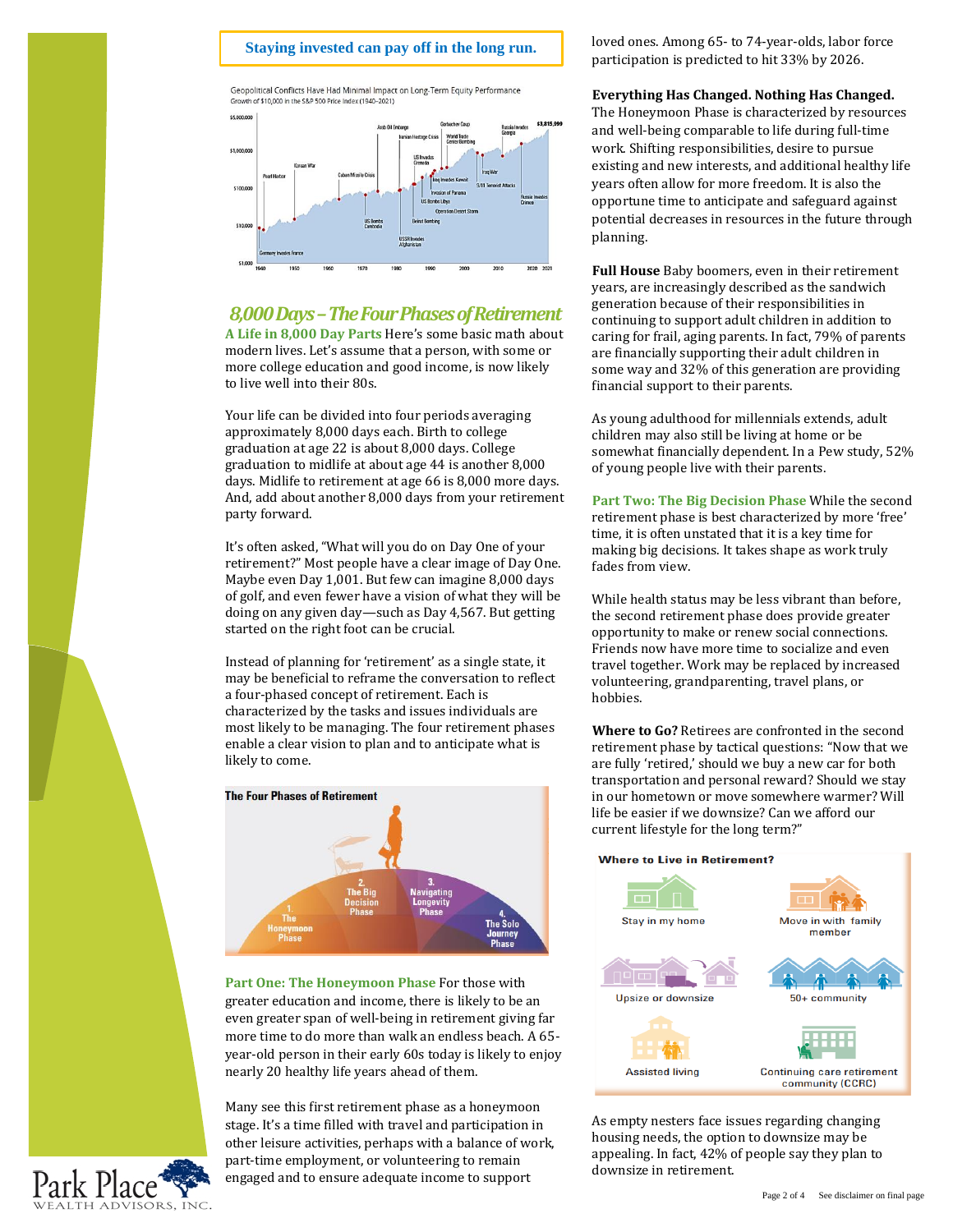## **Park Place Wealth Advisors, Inc.**

# Daniel J Gannett Jean C Gannett, CFP<sup>®</sup>

Orinda Location: 18 Orinda Way Orinda, CA 94563 (925) 254-7766 Fax (925) 258-0591

Sunnyvale Location: 505 W. Olive Avenue Suite 305 Sunnyvale, CA 94086 (408) 733-0245



For many, concerns about the cost of home maintenance, proximity to family, access to services, and livability of their existing home (such as having a master bedroom and other necessities on the first floor when stairs are no longer manageable) are reason enough to leave the house, the town, or even the state.

**Changing Income Sources** Retirees in the second retirement phase are drawing a greater share of their income from different sources. Social Security-only (40%), pension and Social Security (15%), and defined contribution and Social Security (15%) are the top three income sources.

Financial decisions, such as whether assets from savings should be converted to annuities, whether insurance is worthwhile, and so forth, become time sensitive, as does the need to create an estate plan.

#### **Part Three: The Navigating Longevity Phase** In the

third retirement phase, the logistics of health management may become a full-time job with increased medical appointments, medication management, and increasing mobility challenges. Spending per capita on healthcare increases steeply after age 65.

**A Bitter Pill to Swallow** It's estimated that 92% of older adults are managing at least one chronic condition and 77% are managing the complexities of two or more chronic conditions. Chronic conditions can make handling other health issues more difficult or make health, in general, more complex to manage.

For example, what may seem like a straightforward routine, medication adherence, becomes a key and challenging aspect of managing health. A look at the numbers (see graphic) shows how increased age leads to juggling more medications.



**I'll Be There for You** Due to changes in health, individually or as a couple, social well-being may change. Fewer opportunities to join friends and family may be available. Additionally, friends in the same age cohort managing their own health- related issues make maintaining connections a greater challenge.

Complexity also arises in the need for suitable housing and occasional or daily assistance from a friend or family member to help run routine errands and maintain the home. While many legal affairs haven't yet come into play, such as a health care proxy or power of attorney, this phase of retirement often highlights the growing importance to have these legal contingencies

established so that they are available when necessary.

In such scenarios, trusted people are selected to make decisions on one's behalf, and it is in one's best interest to put these plans in place while cognitive and physical functions are adequate and desires can be communicated clearly.

#### **Part Four: The Solo Journey Phase**

In the fourth retirement phase, health or physical issues can abruptly come to the forefront. A single catastrophic event, such as a fall or stroke, can immediately change needs and lifestyle. Serious illness or disability of a spouse will greatly impact the wellbeing and safety of the household.

Health events or illness dictate the need for caregiver help on an occasional or daily basis to run errands, provide transportation, or help with other activities of daily living (ADLs) and instrumental activities of daily living (IADLs).

**Going the Distance** Women typically outlive men. So they may need to take additional steps to ensure adequate resources and manage risk. Consider this: of women ages 65–74, 26% live alone while 42% of women over 75 live alone. One-person households are likely to make issues that were once simple a burden. Consequently, rethinking living arrangements may be necessary, e.g., considering moving in with a family member or into an assisted-living or long-term care facility.

**A Helping Hand** The fourth retirement phase may result in conflict between family members. For example, disagreements may surface between older adults and their adult children because a well-meaning son or daughter is concerned about the safety of their parent's driving or even their capacity to live alone.

For this reason, clear intentions and plans previously put in place, such as a power of attorney, health care proxies, and, more broadly, one's preferences for care, can help make this period run smoothly and comfortably. This can also decrease the burden placed on adult children who would otherwise feel compelled to make decisions for, and sometimes, against the will of their parents.

Though it may seem counterintuitive, even though we see a depletion of physical, financial, social, and perhaps cognitive resources, emotional well-being in older adulthood is high in comparison to other stages of life. This suggests that with proper planning despite lower resources, aging individuals can feel optimistic about increased longevity. You can also use this period of time to reinvent yourself.

#### **It's Important That You Write Your Retirement**

**Story** Understanding retirement not as one chapter, but rather as four phases, ensures that realistic plans are in place so that a couple's or an individual's wellbeing does not suddenly, nor greatly, change due to controllable factors.

Considering retirement as something that changes shape throughout older adulthood prevents an outlook such as, "I will either be healthy or suffering," or "I will either be able to do what I want or I won't." Planning